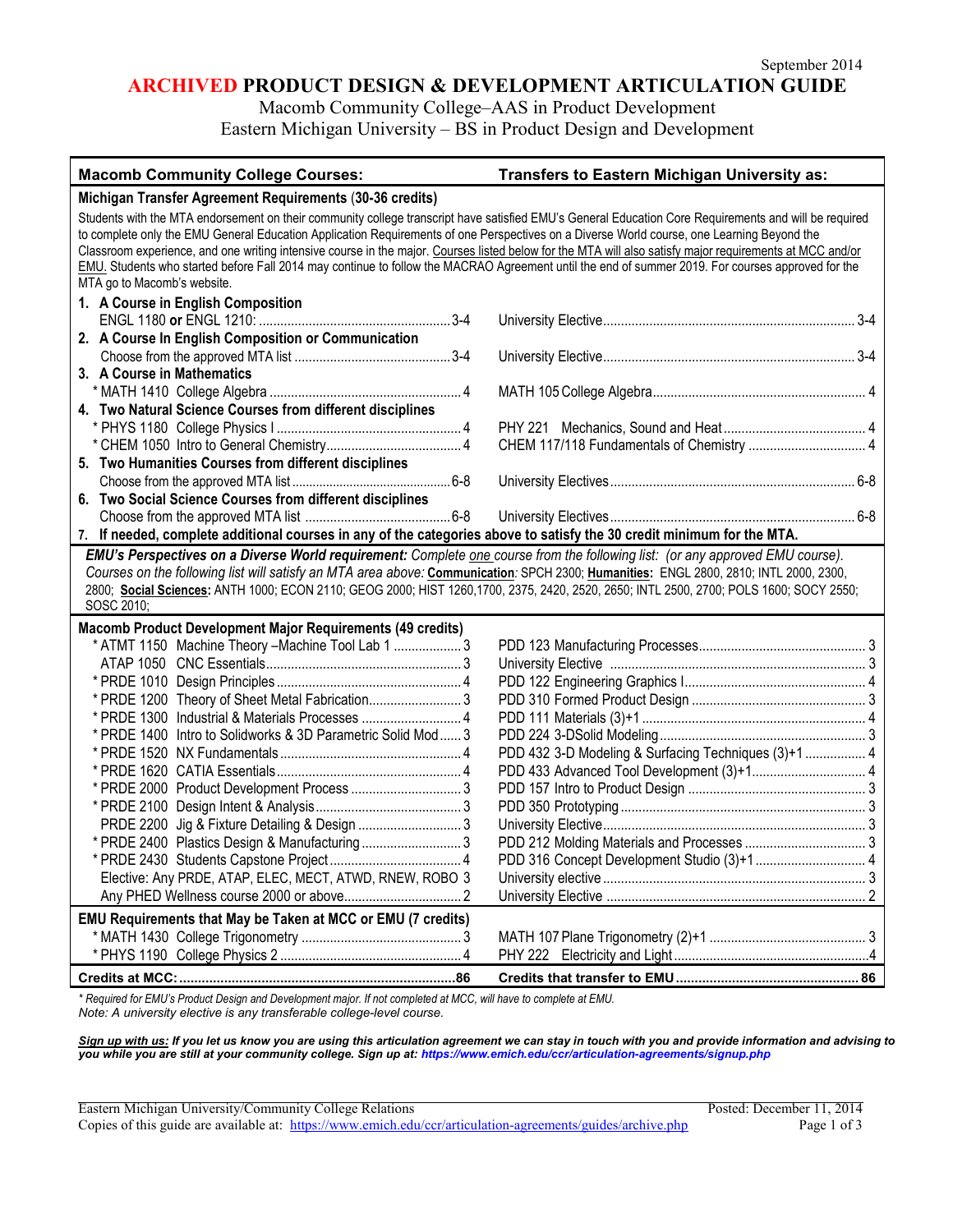# **ARCHIVED PRODUCT DESIGN & DEVELOPMENT ARTICULATION GUIDE**

Macomb Community College–AAS in Product Development Eastern Michigan University – BS in Product Design and Development

## **Completion of EMU's Product Design and Development Program**

|                       | <b>Major Requirements</b>                                       | (40 credits) |
|-----------------------|-----------------------------------------------------------------|--------------|
|                       | ARTS 122 Three-Dimensional Design3                              |              |
| PDD 156               | Teamwork in Product Design & Devlpmt3                           |              |
| PDD 220               | Geometric Dimensioning and Tolerancing  3                       |              |
| PDD 309               |                                                                 |              |
| <b>PDD 325</b>        | Applied Statics and Strength of Materials 4                     |              |
| PDD 331               | Product Design Data Management3                                 |              |
| <b>PDD 380</b>        | Engineering Cost Estimating3                                    |              |
|                       | <sup>1</sup> PDD 387L4 Coop. Education in Prod Des. & Devel.  3 |              |
| <b>PDD 435</b>        |                                                                 |              |
| <b>PDD 491</b>        | Computer-Aided Design Studio3                                   |              |
| <b>PDD 492</b>        | Product Realization Studio3                                     |              |
| QUAL 320              |                                                                 |              |
| <sup>2</sup> SET 350W | Applied Technical Writing 3                                     |              |
|                       |                                                                 |              |
|                       |                                                                 |              |
|                       |                                                                 |              |
|                       |                                                                 |              |

## **Suggested Sequence for completing the program:**

*See the program advisor to make a plan of study for completing this program.*

| PDD 156                          | <b>First Semester winter</b>               | $(13 \text{ credits})$ |
|----------------------------------|--------------------------------------------|------------------------|
| PDD 220<br><b>PDD 325</b>        |                                            |                        |
| QUAL 320                         |                                            |                        |
|                                  | <b>Second Semester fall</b>                | $(12 \text{ credits})$ |
| PDD 309                          | (pre-reqs: PDD 156,157, 212, 220, & 224) 3 |                        |
| <b>PDD 331</b>                   |                                            |                        |
| <b>PDD 380</b><br><b>PDD 435</b> |                                            |                        |
|                                  | <b>Third Semester winter</b>               | $(12 \text{ credits})$ |
|                                  |                                            |                        |
|                                  |                                            |                        |
|                                  |                                            |                        |
| <b>Fourth Semester fall</b>      |                                            | $(3 \text{ credits})$  |
|                                  |                                            |                        |

*<sup>1</sup> Satisfies EMU's Learning beyond the Classroom requirement*

*<sup>2</sup> Satisfies EMU's Writing Intensive requirement*

*\*A minimum of 124 credit hours is required to graduate.*